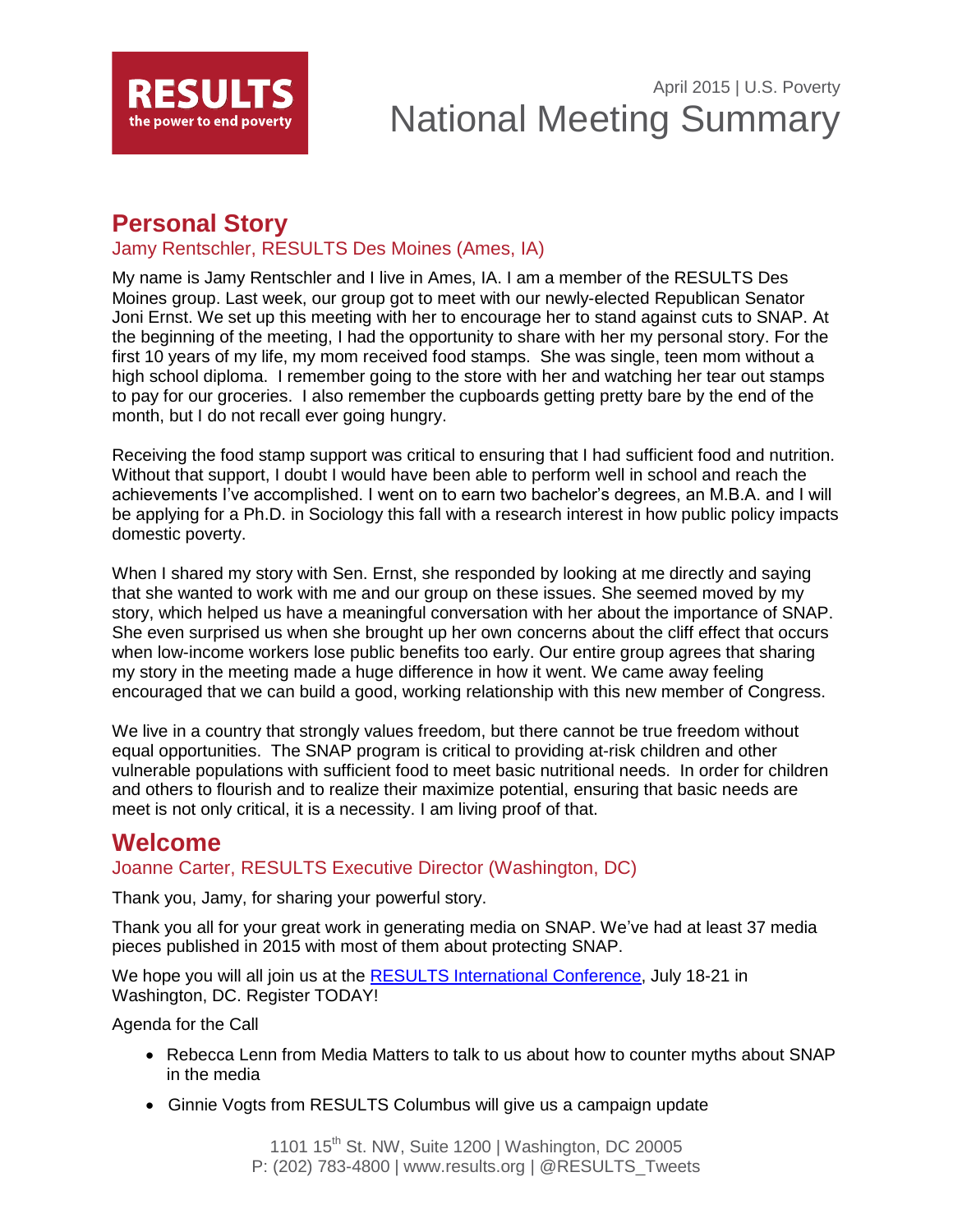- Jos will lead us in a training writing letters to the editor so have you pen and paper ready
- We'll have some shares about your activities over the last month

Close out the call with some announcements

## **Guest Speaker: Rebecca Lenn, Media Matters** (Washington, DC) **Bio**

- Rebecca Lenn is the Director of Outreach at [Media Matters for America,](http://mediamatters.org/) a web-based, notfor-profit, 501(c)(3) progressive research and information center dedicated to comprehensively monitoring, analyzing, and correcting conservative misinformation in the U.S. media.
- She works to with national and state partners to prevent and combat the spread of lies and extremism in print, broadcast, and online media.
- Before joining Media Matters in 2010, Rebecca served as a political fellow at the Eleison Group, a political consulting firm helping groups and organizations better understand America's faith landscape and build relationships with faith communities.
- At Eleison, she worked messaging and research support to political candidates and faith organizations on issues of national importance, including clean energy, gun violence prevention, economic justice, and anti-Muslim hate.
- Rebecca is a native of Alexandria, VA.
- She holds an M.A.R. in ethics from Yale University and a B.A. in Political Science from Mount Holyoke College.

**Presentation:** *Refer to slides 6-22 in the April National Meeting slides at: [http://www.results.org/uploads/files/2015-](http://www.results.org/uploads/files/2015-04_RESULTS_U_S_Poverty_National_Mtg_PPT_(R).pdf) [04\\_RESULTS\\_U\\_S\\_Poverty\\_National\\_Mtg\\_PPT\\_\(R\).pdf](http://www.results.org/uploads/files/2015-04_RESULTS_U_S_Poverty_National_Mtg_PPT_(R).pdf)*

# **U.S. Poverty Campaigns Legislative Update**

Ginnie Vogts, RESULTS Columbus (Columbus, OH)

House Budget Resolution passed [228-199](http://www.capwiz.com/results/vote.xc/?votenum=142&chamber=H&congress=1141&voteid=64698846&state=US) on March 25

- Cuts \$125 billion from SNAP over the next ten years
	- [CBPP estimates t](http://www.cbpp.org/cms/?fa=view&id=5287)hat this could force 11-12 million people off SNAP or cut benefits for each person by \$55 per month
- Would convert SNAP into a "state flexibility fund", i.e. block grant to states

Senate Budget Resolution passed [52-46](http://www.capwiz.com/results/vote.xc/?votenum=135&chamber=S&congress=1141&voteid=64698801&state=US) on March 26

- Changes and cuts to SNAP not specifically mentioned, BUT…
- Mandates deep cuts to "mandatory programs" which includes SNAP
- No reconciliation language for SNAP

Both proposals would also make deep cuts and changes to other programs (like cutting and block-granting Medicaid), which would have a huge impact on low-income families – see slide

Our goal: keep SNAP cuts off the "fast track!"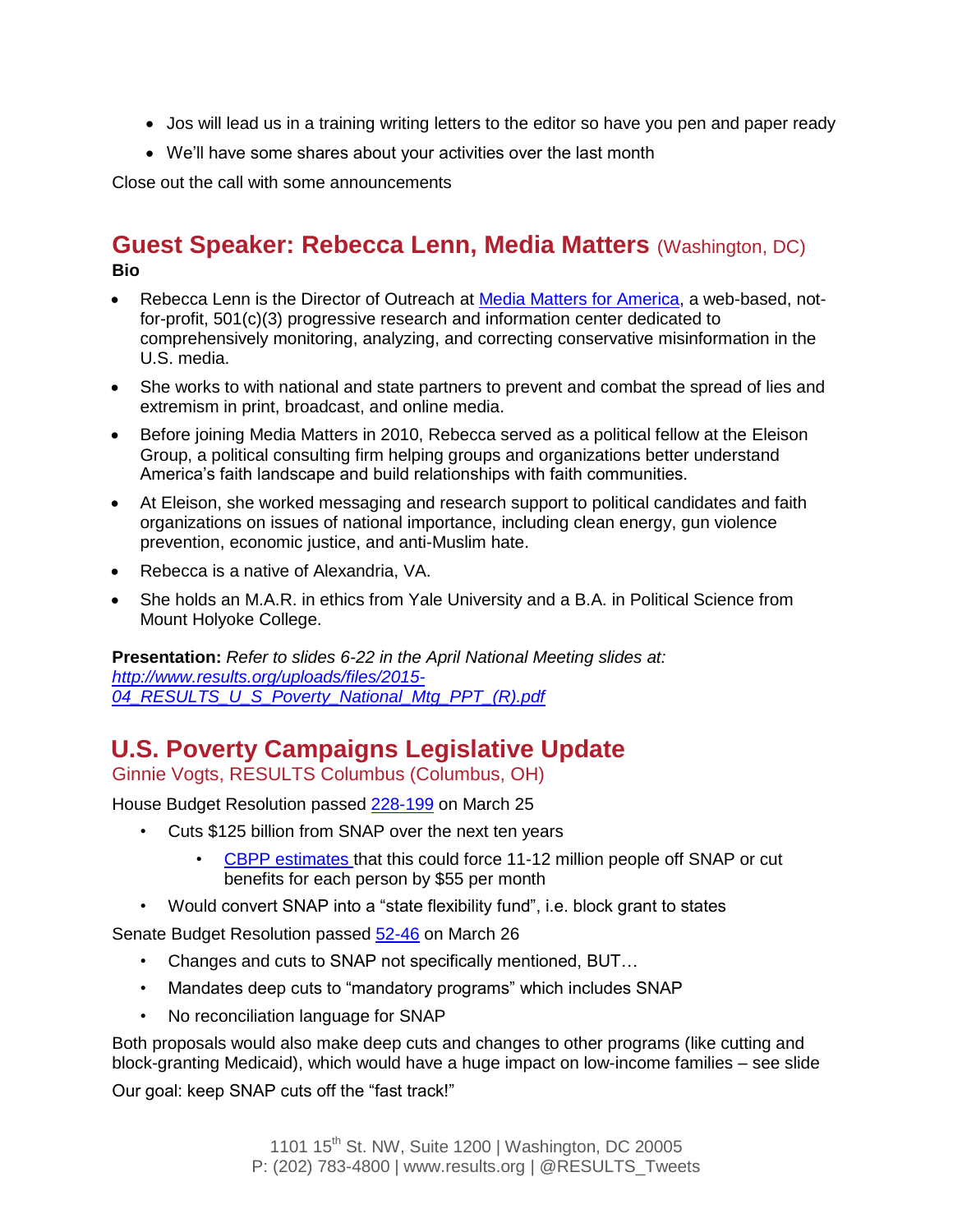- House Budget Resolution use puts budget reconciliation to "fast track" these cuts/changes through Congress, but the Senate does not
- Budget reconciliation is not subject to filibuster in the Senate
- We must keep cuts to SNAP off the "fast track"!

#### **What happens next?**

- Congress returns to DC next week
- Budget negotiators will work on a final budget resolution and want to pass very quickly
- Our goal is to keep cuts to SNAP out of the budget reconciliation process -- no "fast track" to cuts!

#### **What can you do?**

- Continue to use media to pressure Congress to protect SNAP!
- Follow up from face-to-face meetings urging member of Congress to protect SNAP in the budget

## **April Action and Monthly Training**

Jos Linn, Grassroots Manager, U.S. Poverty Campaigns (West Des Moines, IA)

#### **April Action – Generate Media about Protecting SNAP** [\(http://www.results.org/take\\_action/april\\_2015\\_u.s.\\_poverty\\_action/\)](http://www.results.org/take_action/april_2015_u.s._poverty_action/)

- 1. **Mention a recent story in the paper** highlighting Congress, the budget, or SNAP. These "hooks" increase the chances of your piece getting published.
- 2. **Inform readers** that more than **[1 in 5 children](http://frac.org/reports-and-resources/hunger-and-poverty/) in the U.S. were at risk of going to bed hungry every night** (21 percent). Studies show that children who are regularly hungry suffer from weakened immune systems, slowed and abnormal growth, and anemia.
- 3. Tell them SNAP is our first line of defense against hunger in America. **The [U.S. Census](http://www.census.gov/content/dam/Census/newsroom/releases/2014/cb14-188_spm.pdf?eml=gd&utm_medium=email&utm_source=govdelivery)  [reports](http://www.census.gov/content/dam/Census/newsroom/releases/2014/cb14-188_spm.pdf?eml=gd&utm_medium=email&utm_source=govdelivery) that SNAP lifted 4.8 million people out of poverty in 2013.** Most of the beneficiaries of SNAP are children, the elderly, and people with disabilities. (Include SNAP information from your state and congressional district at: [http://www.fns.usda.gov/ops/snap-community-characteristics\)](http://www.fns.usda.gov/ops/snap-community-characteristics).
- 4. Explain that if SNAP were a corporate program, it would be lauded for its effectiveness with a **96 percent accuracy rate and only 1 percent fraud rate.** Instead, Congress is trying to gut the program.
- 5. Tell readers that **the House has proposed deep cuts and structural changes to SNAP**, which could lead to [11-12 million children and adults losing benefits.](http://www.cbpp.org/cms/index.cfm?fa=view&id=5287)
- 6. **Urge your member of Congress by name** to stand up for hungry children and families by opposing any budget that makes cuts or structural changes to SNAP.

#### **April Training – Get Media Published about Protecting SNAP**

#### **Question 1: Why do you care about protecting SNAP?**

- Perhaps you have a personal story about SNAP
- Perhaps you or someone you know has struggled with hunger
- Perhaps you want to respond to a myth or negative story about SNAP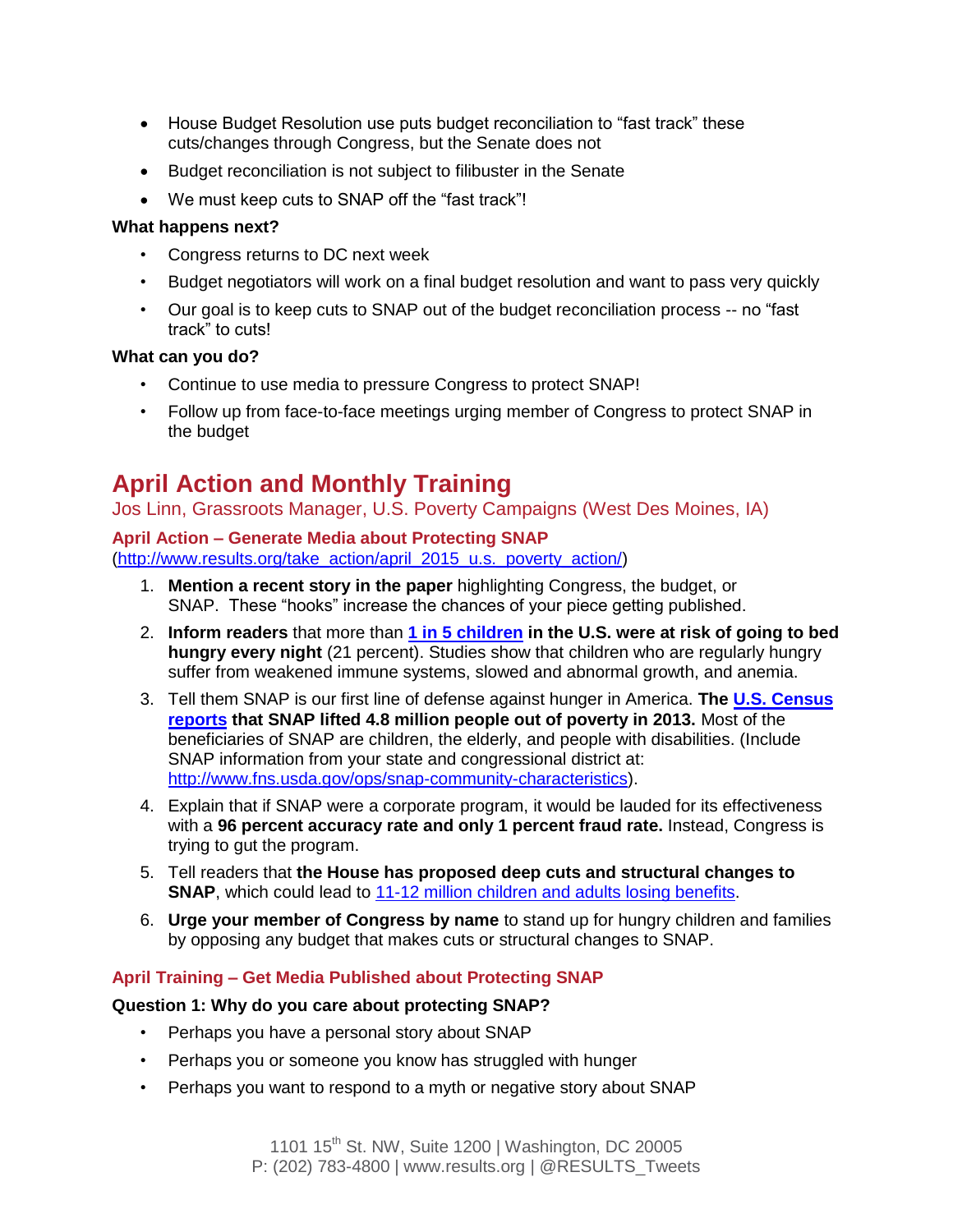• Share hunger statistics from your [state or congressional district](http://www.talkpoverty.org/poverty)

#### **Question 2: What is Congress planning to do to SNAP?**

- Cut it deeply and increase hunger in America
- Cut the program by \$125 billion and change it into a block grant to states
- Enact cuts that could force 11-12 million people off SNAP *or*
- Enact cuts that could cut benefits for SNAP recipient by an average of \$55 per month

#### **Question 3:Why is SNAP a program worth supporting?**

- Share a story about how SNAP helped you or someone you know
- What would SNAP cuts mean for your local food bank?
- Share the benefits of SNAP to your [state](http://www.cbpp.org/cms/?fa=view&id=3886) or [congressional district](http://www.fns.usda.gov/ops/snap-community-characteristics)
- Use positive fact to debunk a myth about SNAP

### **Question 4: What do you want Congress to do to SNAP?**

- Tell your members of Congress *by name* to protect SNAP
- Keep cuts or changes to SNAP out of the 2016 budget
- Oppose efforts to "fast-track" cuts to SNAP
- Do the right thing!

#### **Resources**

- April Action Sheet: [http://www.results.org/take\\_action/april\\_2015\\_u.s.\\_poverty\\_action/](http://www.results.org/take_action/april_2015_u.s._poverty_action/)
- RESULTS SNAP LTE E-mail Action Alert: [http://capwiz.com/results/issues/alert/?alertid=64248626&MC\\_plugin=2201](http://capwiz.com/results/issues/alert/?alertid=64248626&MC_plugin=2201)
- SNAP by Congressional District from USDA: [http://www.fns.usda.gov/ops/snap](http://www.fns.usda.gov/ops/snap-community-characteristics)[community-characteristics](http://www.fns.usda.gov/ops/snap-community-characteristics)
- State fact sheets on SNAP from the Center on Budget and Policy Priorities: <http://www.cbpp.org/cms/?fa=view&id=3886>
- SNAP Editorial brief: [http://www.results.org/newsroom/media\\_brief\\_proposed\\_cuts\\_to\\_snap\\_could\\_mean\\_mil](http://www.results.org/newsroom/media_brief_proposed_cuts_to_snap_could_mean_millions_of_american_kids_go_t/) lions of american kids go t/
- Contact Jos Linn with your questions (*jlinn@results.org*)

## **Shares**

Facilitated by Tade Mengesha, RESULTS Emerson Hunger Fellow (Washington, DC)

## Dee Ivy, RESULTS Albuquerque (Albuquerque, NM)

I was motivated to write a LTE about the continued myth of rampant FRAUD in the SNAP program for two reasons. First - Congress is once again attempting to slash these benefits to millions of Americans and I have no doubt that, just like last year, stories of fraud will start cropping up in their conversations as justification to cut SNAP benefits. Secondly, I'm constantly hearing folks commenting about poor people being lazy and choosing to NOT WORK, instead they just choose to lay around raking in the doe from Uncle Sam and, of course,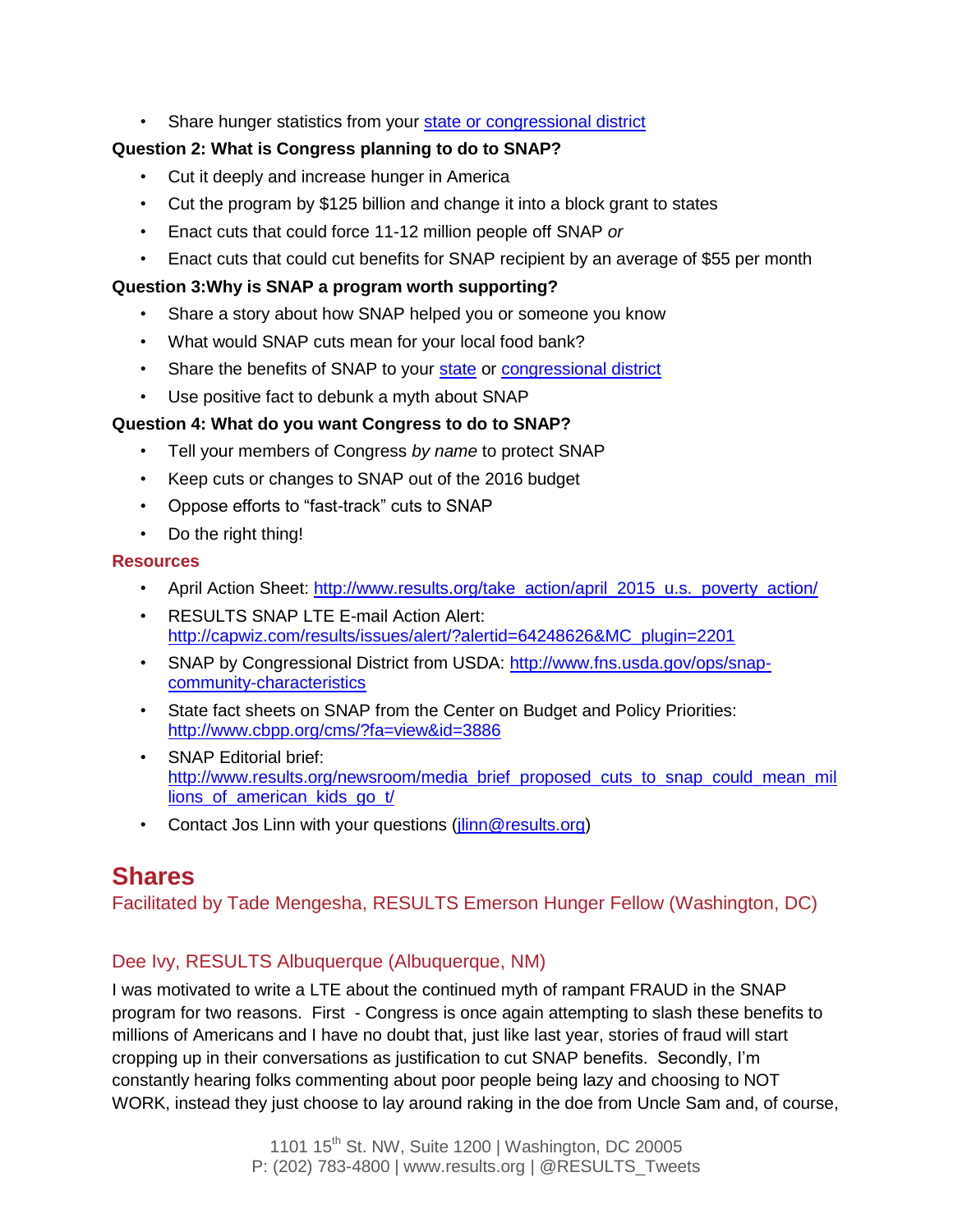cheating or scamming the system in order to receive any government benefits. I'm not out polling people or even asking what they think – I just keep hearing it blurted out everywhere.

IF all of that isn't sad enough, we had a new visitor come to our Feb. special meeting for the Nicholas Kristoff Nat'l call. Towards the end of the call he wanted to know what we, as RESULTS members, thought about a woman who bought \$95 worth of sushi at a Whole Foods store here in Albq. using a Texas WIC card. I blurted out, "Actually, that's not possible." To which he replied "I saw it with my own eyes." Fortunately, another member made a more appropriate comment than I had and said "So what you're talking about is fraud right?" and then she went on to state the facts and then we went on to talk about the rampant fraud in the corporate and political world and so he kind of let it go.

Soooo – I wrote a LTE to kind of work out all my feelings about this stuff and also to hopefully stimulate more honest conversations about this much needed benefit. The truth of the matter is - SNAP is a model government program with one of the lowest fraud rates of any government program (1%) has consistently meets its goal of providing food during national or personal economic downturns. I also shared in the letter that according to the USDA, the fraud that does occur happens more often from retailers inflating their SNAP receipts rather than with the consumer!

It didn't take me long to write and submit this letter online – actually about  $\frac{1}{2}$  an hour. And, as always, I've had a lot of friends and family offer their thanks for taking the time to do this.

### Rev. Susan Rack, RESULTS Bernardsville (Bernardsville, NJ)

Writing Letters to the Editor is not in my comfort zone, I am a very anxious writer, intimidated by the blank page, but RESULTS made it easy for me.

In Jos Linn's Weekly Update of March 24<sup>th</sup> I discovered everything I needed to submit a Letter to the Editor regarding SNAP to 5 papers in my area.

In Jos' email, under the heading "Got 10 minutes," I found a link called "Submit an Online Letter to the Editor about Protecting SNAP." One click took me to helpful information, and under the heading Take Action I found a link ["SNAP LTE alert"](http://capwiz.com/results/issues/alert/?alertid=64248626&MC_plugin=2201).

When I clicked it, I found myself on a TAKE ACTION page where I simply confirmed my zip code and clicked "go", which took me to a list of my area's newspapers. I selected 5 papers and then scrolled down to a pre-written Letter to the Editor of optimal length which I personalized to express my particular perspective. My letter got a little long, but the Impact Meter that gages the effectiveness of your letter according to length helped me edit my letter to the meatiest points. Then I completed the Sender Information at the bottom of the page and clicked "Send Message."

Click, click, click, handy information, a little word-smithing, click, and DONE.

I had no idea it could be that easy.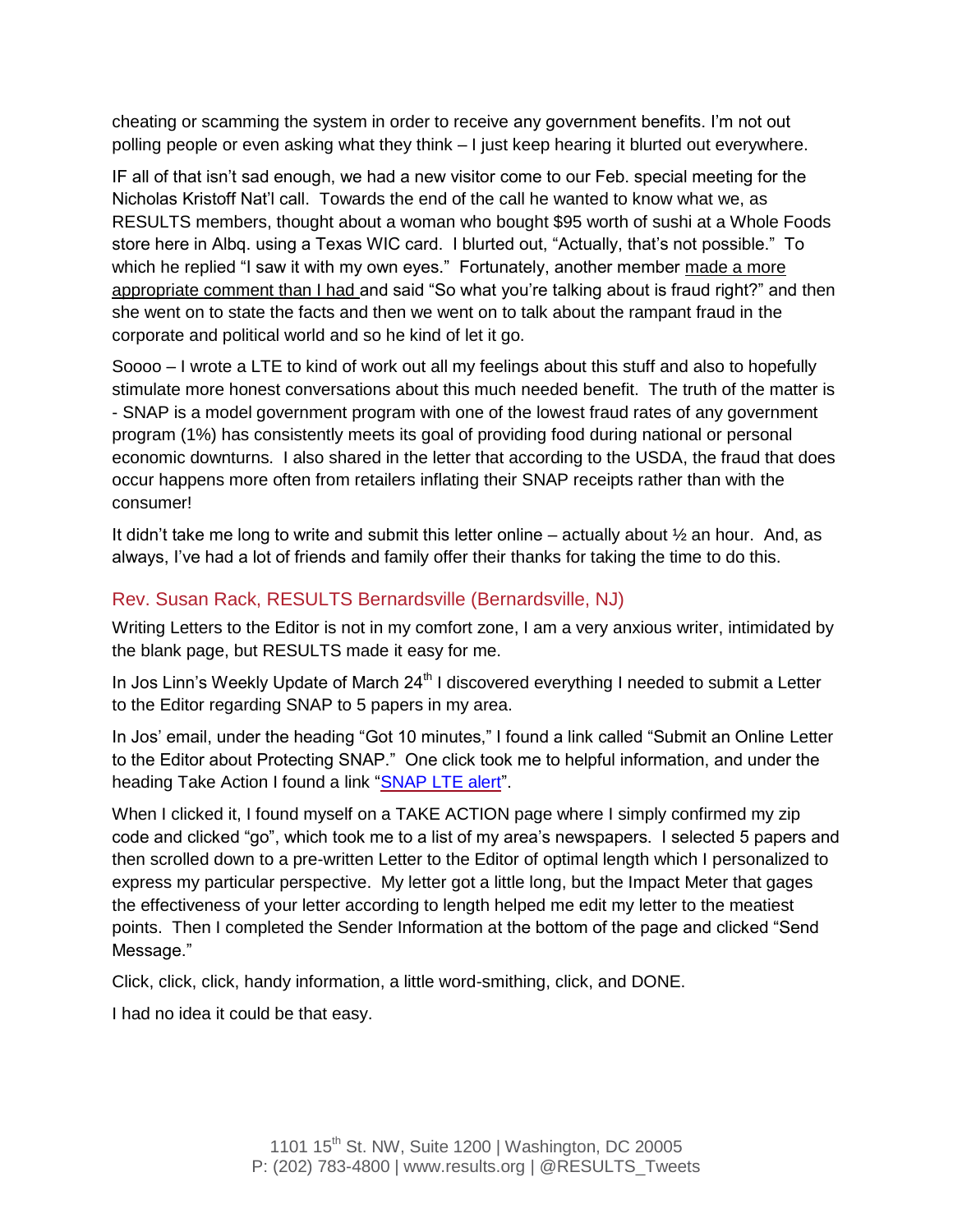Because I am an anxious writer it took me longer than 10 minutes to complete my letter but, had I not personalized the letter, it would have taken me less than 10 minutes. Not a bad investment of time for the potential of being published in up to 5 papers in your area.

It felt great when I got a flurry of emails from folks who saw my Letter in the NJ Star Ledger. Of course, I immediately posted the link to the Letter from the paper's online version on our RESULTS Bernardsville Facebook page, as well as my personal and church Facebook pages.

### Diana Tyree-Eddy, RESULTS Bremerton (Bremerton, WA)

A little over a week ago my RESULTS partner Allan Newberg had an extra ticket to a local democratic fundraiser for Sen. Patty Murray. I jumped at the chance to go. We asked Meredith to give us coaching on what strategically would be the best things to say. We were delighted that another RESULTS partner Judy Arbogast was there as well, so we got lot of attention for RESULTS. The event was held at a local credit union president's home. Many local grass top leaders were present, as well as retired congressman Norm Dicks, who used to play with my brother when they were young.

Sen. Murray worked the room and I got to shake her hand and thank her for her recent work on the minimum wage and child care per Meredith's coaching. Plus I thanked her for destigmatizing SNAP. I told her about how I work as a special ed teacher and 65% of the kids at my school qualify for free and reduced lunch. I shared that my students will do their school assignments for apples and oranges as incentives since they don't get fruit at home. This clearly moved her and I made the request about not letting SNAP be held as a bargaining chip during budget negotiations.

Later she spoke to everyone in the room and Alan thanked her for working with RESULTS throughout the years she's held office, then she thanked RESULTS for all their work foreign and domestic. We three RESULTS volunteers stood an introduced ourselves and I spoke of the SNAP request again, and the room clapped. There were about 100 people present. Sen. Murray commented that Bremerton is a community that truly cares for their neighbors in regard to social services. I may have recruited a newly retired assistant school superintendent and former special ed teacher.

## **Announcements**

### Kathleen Duncan, RESULTS Houston (Houston, TX)

 **Remember that the [2015 RESULTS International Conference](http://www.cvent.com/events/results-2015-international-conference/event-summary-6e6e2b145a02421a805078305ffdcb1f.aspx?i=56691988-9e64-4a4d-a50c-becd3e82afa3) only three months**  away. We are very excited about this year's conference, which will be part conference, part birthday party. This is RESULTS' 35<sup>th</sup> Anniversary and boy do we have the guests coming to celebrate with us. Economist have Jeffrey Sachs, Nuns on the Bus Sister Simone Campbell, Sen. Sherrod Brown, and World Bank President Dr. Jim Kim coming, Early Childhood Advocate Joan Lombardi and just announced, Prof. Muhammad Yunus, Nobel Peace Prize-winning founder of the Grameen Bank, will all speak at this year's conference. Now, how could you miss that? Registration is now open for active RESULTS volunteers, it's only \$100 to register. Go to the [RESULTS website](http://www.results.org/events/IC_2015/) and register today! And please note that you have until June 1 to book your hotel room.